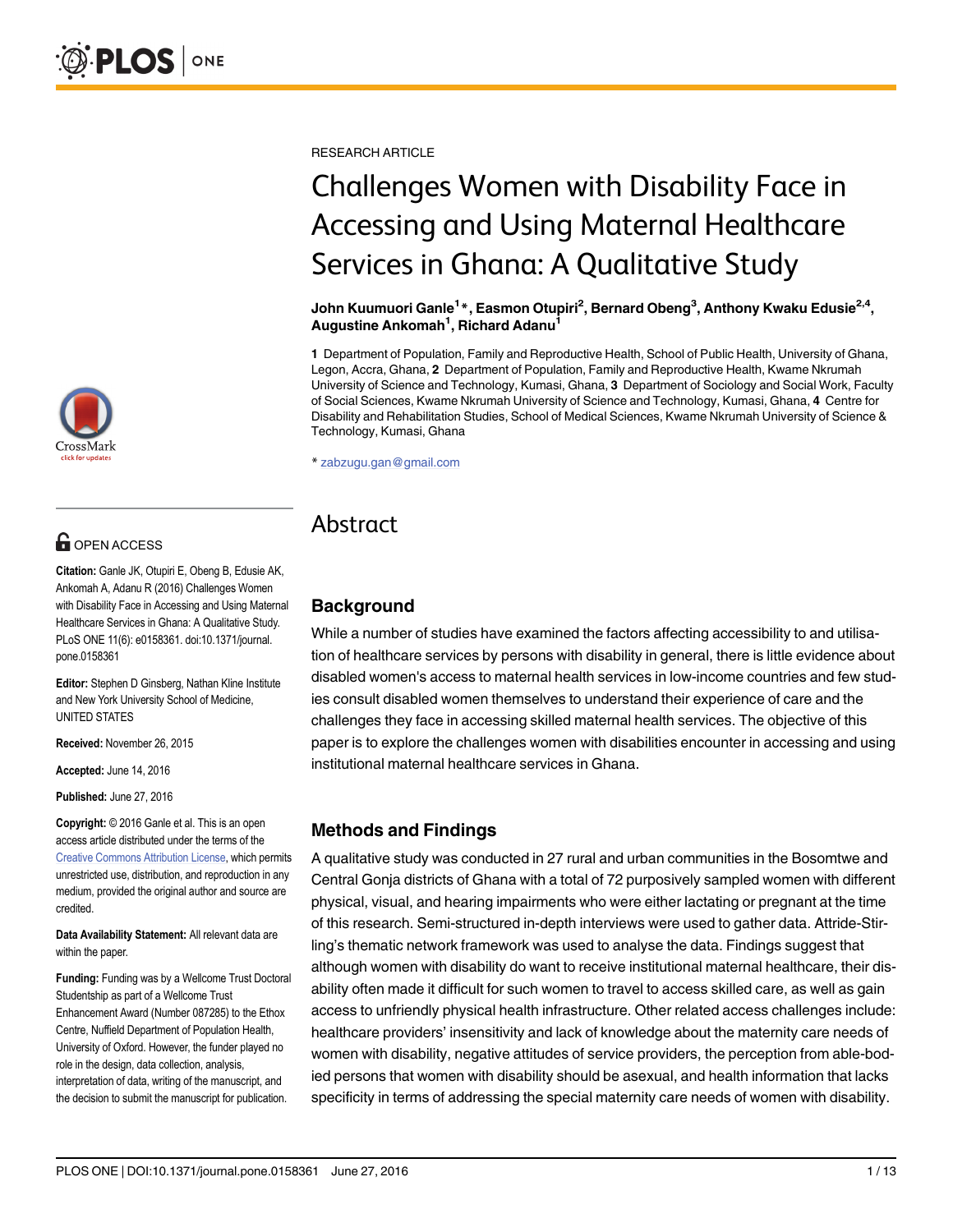<span id="page-1-0"></span>

Competing Interests: The authors have declared that no competing interests exist.

#### **Conclusions**

Maternal healthcare services that are designed to address the needs of able-bodied women might lack the flexibility and responsiveness to meet the special maternity care needs of women with disability. More disability-related cultural competence and patient-centred training for healthcare providers as well as the provision of disability-friendly transport and healthcare facilities and services are needed.

# Introduction

Disability may be defined as the consequence of an impairment that may be physical, cognitive, mental, sensory, emotional, developmental, or some combination of these that result in restrictions on an individual's ability to participate in what is considered "normal" in their everyday society [[1\]](#page-11-0). Globally, persons with disability constitute 15% of the world's population [\[1](#page-11-0)]. Although the United Nations' Convention on the Rights of Persons with Disabilities guarantees persons with disabilities the same level of right to access quality and affordable healthcare, including sexual and reproductive healthcare services, as persons without disability [\[2](#page-11-0)], such persons are still one of the most marginalised and socially excluded groups in many countries including Ghana [\[3,4\]](#page-11-0). This disadvantage transcends several spheres. For example, persons with disabilities have generally poorer health, lower education achievements, fewer economic opportunities and higher rates of poverty than persons without disabilities [[1\]](#page-11-0). In particular, women with disability are more likely to be poorer and have lower social and economic status than their counterparts who have no disability  $[3,4]$  $[3,4]$ . In the context of reproductive health, women with disabilities have largely been ignored in reproductive health research and programming [\[5\]](#page-11-0). For example, one recent review on disability in sexual and reproductive health policies and research in Ghana concluded that persons with disabilities have received little attention  $[6]$  $[6]$ . Part of the reason for this neglect is that they are often thought not to be sexually active, and less likely to marry or to have children than women without disability [\[7\]](#page-11-0). The perception that women with disability are not sexually active has often resulted in limited access to sexual and reproductive health services for them. As recent studies show, access to sexual and reproductive health services by women with disability is still a serious challenge [\[5,7\]](#page-11-0). A number of studies have suggested negative social attitudes and cultural assumptions such as the equation of sexuality to being normal and not disabled, physically inaccessible health facilities, insensitivity of healthcare providers, limited knowledge by healthcare providers about disability, and limited information tailored to their health needs as factors hampering access to skilled reproductive and maternal healthcare services by women with disabilities [[5,](#page-11-0) [7,](#page-11-0) [8](#page-11-0)–[10\]](#page-12-0).

Increasingly, there is a growing body of work in high-income countries that address the health needs, challenges and barriers to prenatal and reproductive care by women with disabilities [\[5,](#page-11-0)[11\]](#page-12-0). In low-income settings however, there is paucity of research that asks women with disability about the barriers they encounter in accessing and using maternal healthcare services [\[5](#page-11-0)]. In Ghana for example, a number of recent studies have explored various disability issues, including disability culture in Ghana [[12\]](#page-12-0), the challenges and opportunities of implementing the World Report on Disability [[13\]](#page-12-0), and the inclusion of disability in sexual and reproductive health policies and research in Ghana [\[6\]](#page-11-0). Notwithstanding this growing body of research, we are not aware of any studies in Ghana that have examined the problems women with disability encounter when accessing and using maternal healthcare services. The objective of this study is to explore the challenges women with disability in Ghana face in accessing and using maternal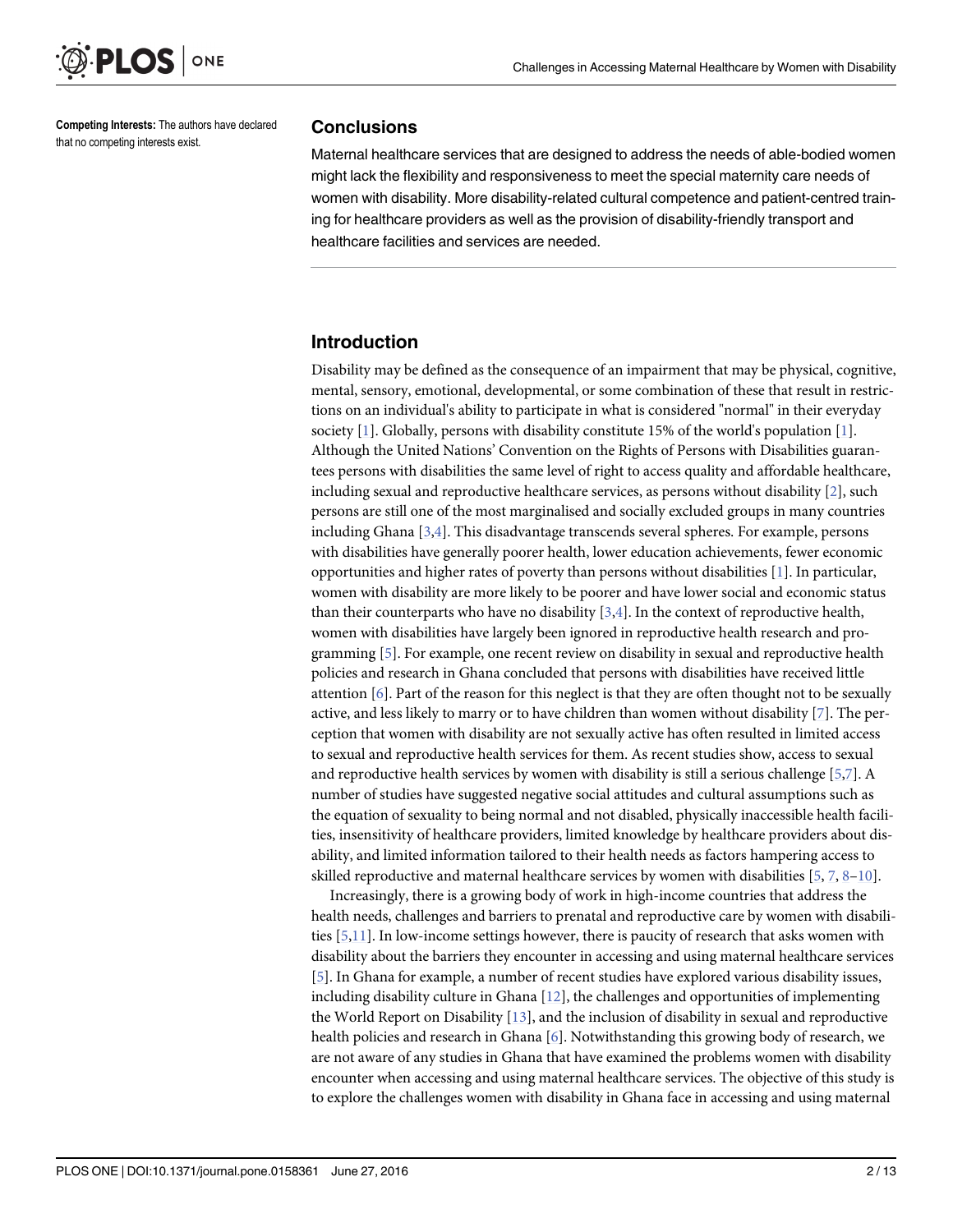<span id="page-2-0"></span>healthcare services. To achieve this objective, qualitative data generated from semi-structured interviews with women with disability in Ghana, are used.

# Disability in Ghana

Data from Ghana's 2010 Population and Housing Census suggest that some 737,743 (3% of the population) persons were living with disability in Ghana  $[14]$  $[14]$ . However, other recent estimates suggest Ghana's disability rate to be between 7–12%, approximately 1.55–2.2 million people [\[1](#page-11-0)]. A total of 64% of Ghanaian adults with disabilities are women [[13](#page-12-0)]. The disability prevalence rate among women and men is 10.6% and 6.2% respectively [\[13\]](#page-12-0). The three most prevalent types of disability are those related to physical disabilities, visual impairment, and hearing impairment [[1\]](#page-11-0).

Ghana is a signatory to the United Nations' Convention on the Rights of Persons with Disabilities, and in furtherance of this, Ghana enacted the Persons with Disability Act (Act 715) in 2006 [[15](#page-12-0)]. While widespread implementation and enforcement of the act is yet to be reported, the Act guarantees persons with disability the right to access the same or specialised range, quality and standard of healthcare as provided to other persons, including those in the area of sexual and reproductive health [\[15\]](#page-12-0). The Act enjoins Ghana's Ministry of Health to make provisions for free general and specialist medical care, rehabilitative treatment and appropriate assistive services for persons with disability [[15](#page-12-0)]. The Act also mandates Ghana's Ministry of Health to include the study of disability and related issues in the curricula of training institutions for health professionals to develop appropriate human resources to provide general and specialised rehabilitation services [[15](#page-12-0)]. Other relevant provisions include access to public places and services as well as integration of the needs of persons with disability into the design, construction and operation of transport network [[15](#page-12-0)].

# Maternal health in Ghana

Although Ghana has made progress over the last several decades to improve maternal health, maternal mortality is a serious public health concern. According to the World Health Organization's most recent estimates, Ghana's maternal mortality ratio stands at 380 per 100,000 live births [[16\]](#page-12-0). Maternal mortality accounts for 14% of deaths among females aged 12–49 years, and is the second largest cause of female mortality after infectious diseases among women of childbearing age [[17](#page-12-0)]. Despite the fact that Ghana has since 2003 implemented a free maternal healthcare policy, more than 45% of births still occur at home without any form of skilled care in parts of Ghana [[18](#page-12-0)]. In addition, large and growing gradients of inequalities in skilled care services accessibility and utilisation have been observed in Ghana [\[17,19,20\]](#page-12-0).

# Methods

#### Study design

The data reported in this paper are part of a larger multi-methods study that was conducted between November 2012 and May 2015 to examine the effects of Ghana's free maternal healthcare policy on maternal healthcare access, women's maternity care seeking experience, equity of access, and barriers to accessibility to and utilisation of maternal and newborn care services. The design of this larger study involved analyses of a nationally representative retrospective household survey data in combination with qualitative research using focus group discussions, in-depth interviews, case studies, and structured field observations as data collection methods. The study was conducted in a total of 27 randomly selected communities in two districts. Participants in the study comprised 257 expectant and lactating mothers, 15 traditional birth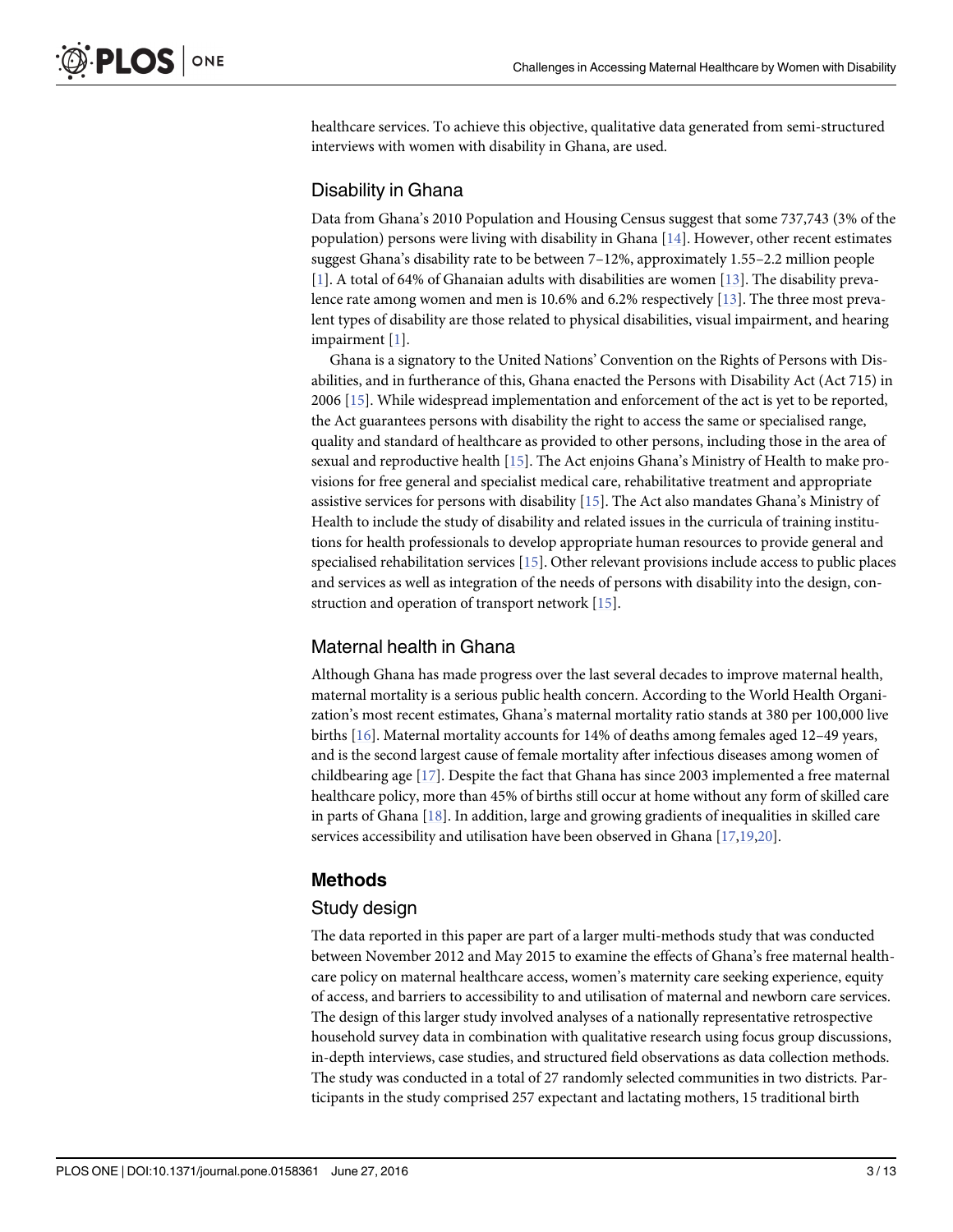<span id="page-3-0"></span>attendants, and 20 healthcare providers, including community health nurses, midwives, doctors, health facility managers, district and regional public health nurses, district and regional directors of health, and policy makers at the Ministry of health and Ghana Health Services.

In this paper, the focus is on reporting findings from a sub-sample of the qualitative component of the larger study in which semi-structured in-depth interviews were used to explore the challenges women with disabilities encounter in accessing and using institutional maternal healthcare services in Ghana. Accessibility in this context is defined as a measure of the opportunity to obtain healthcare when it is wanted or needed, while utilisation is the 'proof of access' or the actual entry of a given individual or population group into the healthcare delivery system  $[2]$ .

#### Research participants and sampling

As noted above, empirical research was conducted in 27 communities (19 rural and 8 urban) in the Bosomtwe and Central Gonja districts of the Ashanti and Northern regions of Ghana respectively. These two districts were purposively selected to represent northern and southern Ghana in our study. We purposively sampled 72 women with different physical, visual, speech and hearing impairments who were either lactating or pregnant at the time of this research (November 2012 to May 2015). We excluded women with intellectual disabilities partly because of the complexities involved in assessing mental disability and partly because of the research team's limited knowledge in undertaking such assessment. The women included in the study were identified through screening. An adapted screening tool from the Washington Group on Disability Statistics was used [\[5\]](#page-11-0). This screening tool has been successfully used in other lowincome contexts to screen and identify women with disabilities [\[5\]](#page-11-0). The tool has 35 questions to detect epilepsy, physical, sensory, behavioural, and social function and communication disabilities based on the International Classification of Functioning, Disability and Health (ICF) [[22](#page-12-0)]. The screening tool captures severity of disability by asking respondents to rank their status on a four-point Likert scale [\[5\]](#page-11-0). To facilitate easy understanding by participants, the screening tool was translated into the three dominant local dialects–Twi, Dagbani and Gonja-of the study communities. Women were screened at different locations, including their homes, healthcare facilities, market places, and churches/mosques. Women who were either lactating or pregnant at the time of this research and who were identified during the screening process to have any physical, visual, speech and hearing impairment(s) were included in the study. The recruitment process continued until saturation was attained in the data. Community-based surveillance volunteers were recruited and trained to help with the screening and conduct of interviews. These are community members who have been recruited and trained by the Ghana Health Service in various aspects of community health, including but not limited to reporting the outbreak of diseases as well as births and deaths in their communities [\[23\]](#page-12-0).

# Data collection and analysis

Semi-structured in-depth interviews were used to collect data. A semi-structured interview guide was first developed by one of the research team members (AKE) who has extensive experience in working with persons with disability in Ghana. The guide was developed in consultation with women with disabilities. All the research team members then reviewed and agreed on the final interview guide.

Majority of the interviews were conducted in the local dialects– $Twi$  (in Bosomtwe District), and Dagbani and Gonja (in Central Gonja District). A few were done in English. Interviews lasted 1 to 1.30 hours. Typically, interviews first captured basic socio-demographic characteristics of participants such as age, level of education, and type of impairment. Interviews then focused on exploring the women's experiences of pregnancy and childbirth, their desire for children, and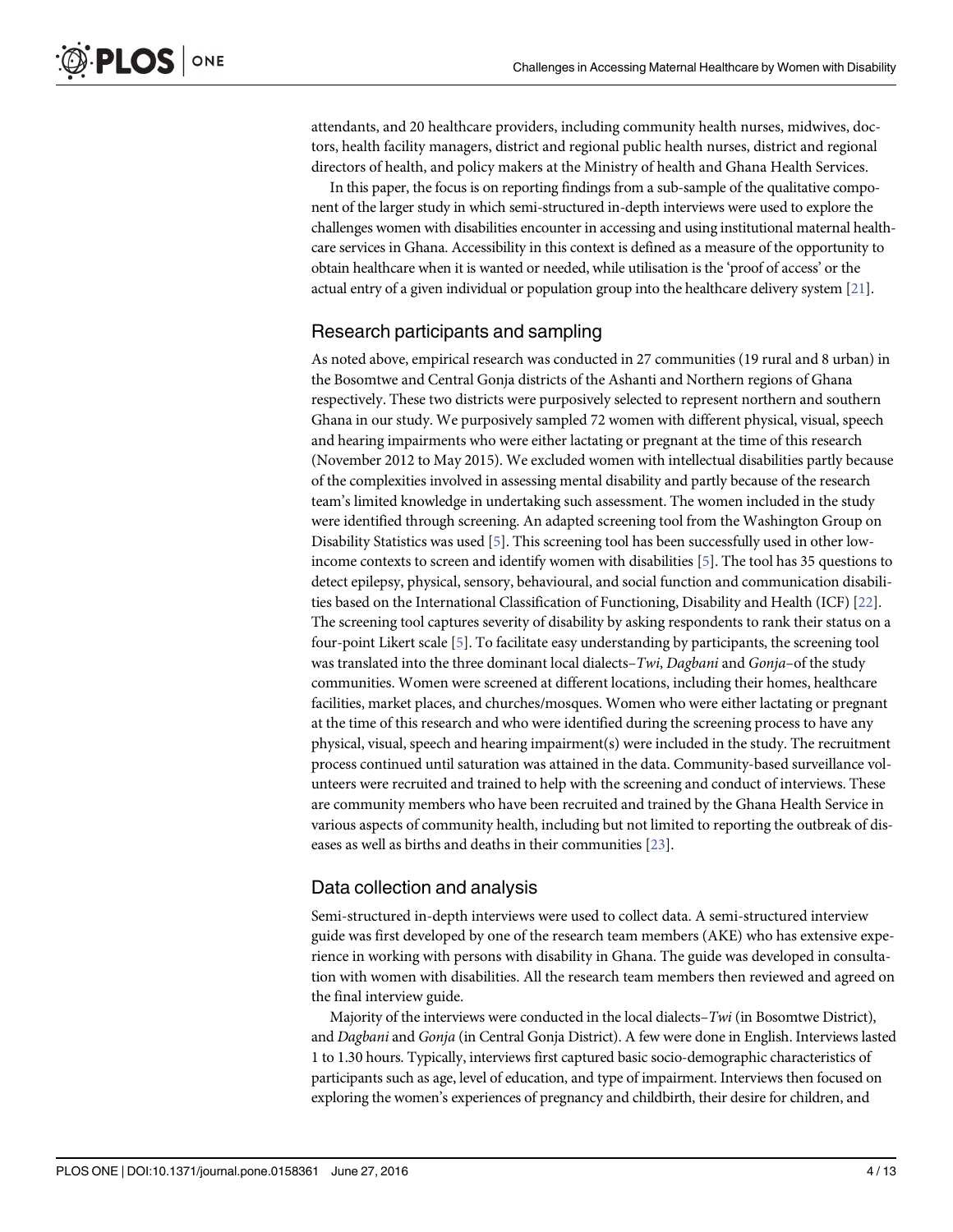<span id="page-4-0"></span>their experiences with the health service. Interviews also explored how their disability had affected the maternal healthcare and support they had received in the health facility. Both open and closed questions were asked. For women with speech and hearing impairments, interviews were conducted with the help of the community-based surveillance volunteers, family and friends.

Data were recorded and transcribed, and all non-English transcripts were translated into English. Three independent bilingual specialists each checked the quality of translations from Twi, Dagbani and Gonja to English. All transcripts were exported into Nvivo where coding, categorisation and theme identification were done. Data were analysed using Attride-Stirling's thematic network analysis framework [\[24\]](#page-12-0). The Attride-Stirling thematic network analysis framework provides a technique for breaking up qualitative or textual data, and for performing micro-analysis to show how the structure of talk in field interviews and discussions is connected or disconnected [\[24](#page-12-0)]. The framework also allows for open and methodical discovery of emergent concepts and themes and their interconnections [[24](#page-12-0)]. Where appropriate, verbatim quotations from interview transcripts were used to illustrate relevant themes. In reporting the findings, we followed the consolidated criteria for reporting qualitative research (COREQ) [\[25\]](#page-12-0).

#### Ethics

The University of Oxford Social Sciences and Humanities Inter-divisional Research Ethics Committee (Ref No.: SSD/CUREC1/11-051), and the Ghana Health Service Ethical Review Committee (Protocol ID NO: GHS-ERC 18/11/11) gave ethical approval. Informed written and verbal consents were obtained from all participants. Individual participants were requested to sign or thumb print a written informed consent form. Participants (and these were the majority) who could not sign or did not feel comfortable signing the written consent form were permitted to give verbal consent. Each verbal consent process was witnessed by at least one family member or friend. Participation in the study was voluntary, and participants could withdraw any time they wanted to. Confidentiality was maintained throughout the study by using number identifiers on audio recordings, interview notes, and transcripts.

#### **Results**

#### Characteristics of participants

In all, 72 women—comprising 47 women with physical impairment, 12 women with hearing impairment, 7 women with visual impairment and 6 women with speech impairment–took part in the study. The youngest participant was 19years and the oldest was 38 years. Majority (54) had no formal education. More than half of the participants (48) had never married, while only four of the participants were either self-employed or worked for some pay.

#### Desire for children and experiences with pregnancy and childbirth

Interviews with women with disability suggested that many of them desired to have children. Many reported the joy pregnancy and childbirth brought to them, and noted how pregnancy and childbirth had brought them self-actualisation and empowerment.

I can't fully describe how happy I was when I became pregnant and finally gave birth safely. I felt fulfilled and accomplished because people now respect me.

#### Another said:

You don't know how happy I am today. I really wanted to give birth and now that I'm pregnant I'm very happy.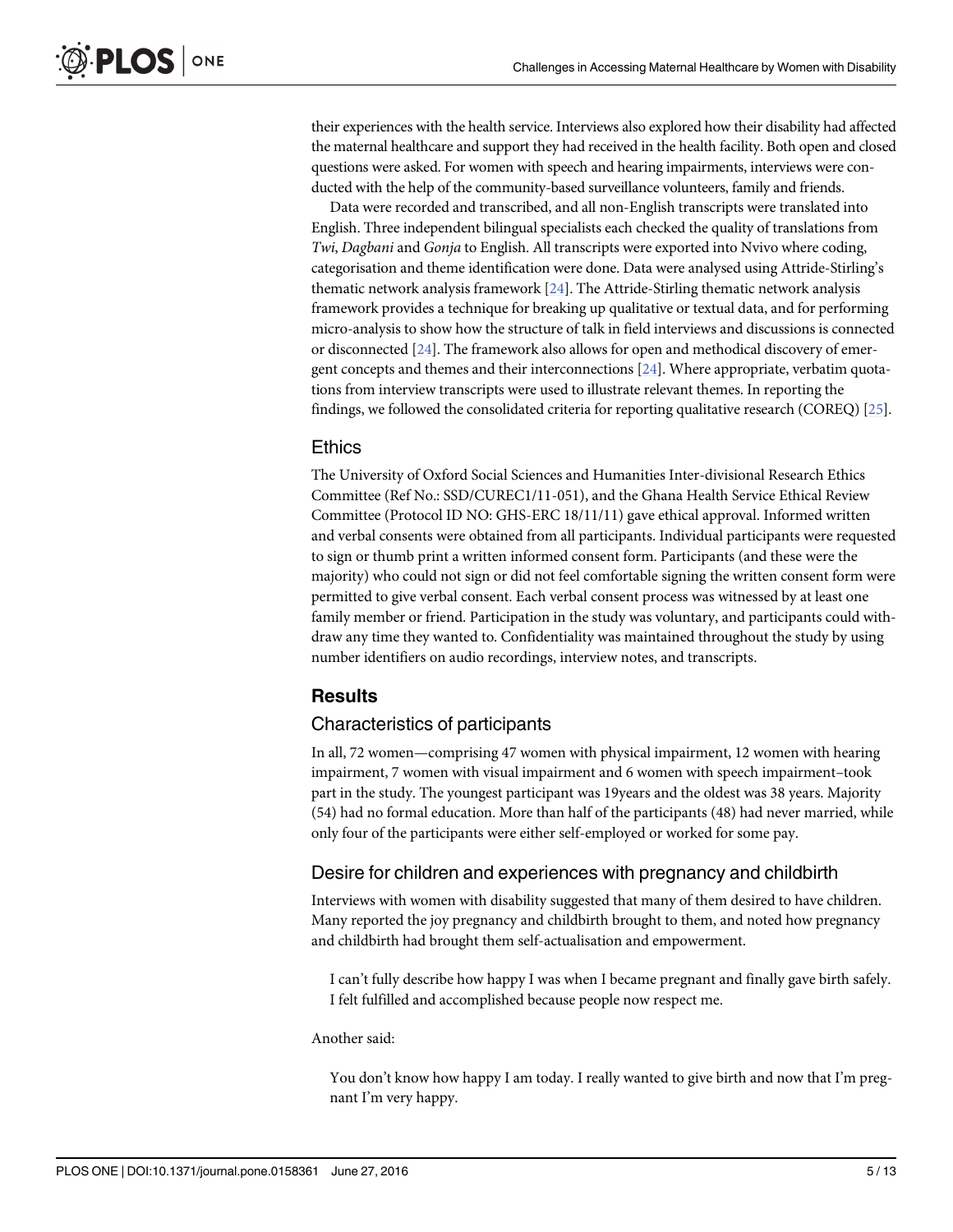Others said that they desired to have children because it was only through childbirth they hoped to ensure the perpetuity of their own lineage and secure their future. Indeed, the narratives here suggested that in addition to strong desires to experience parenthood–which is mediated by prevailing social and cultural norms that encourage childbearing especially among married women, fears of future or old age economic insecurity, as well as desire to challenge stigma and negative stereotype about disability, were important drivers of childbirth desire and intention among women with disability. As one participants said:

You see, in our society, people expect women, especially married women to give birth. So if you are a woman and you are properly married and you do not give birth or you are unable to give birth, then it is a problem. That is why I want to give birth.

Another participant also reported:

For me I really want to get pregnant and give birth...I really want a baby boy...somebody who can take care of me when I am old.

One participant also said:

Getting pregnant and giving birth for me is a way of saying that I too can do it. You know in this community, if you have disability, people think that you are not a normal human being...if you are a woman they often think that you cannot or you should not give birth but rather concentrate on your disability. So if I can give birth and raise my child, it will be a way for me to disprove all those who think that I am not a normal person merely because of my disability.

Because most of the women interviewed valued childbirth and desired to have healthy normal children, several of them reported their desire to receive skilled care to ensure safe delivery.

For people like us we need special care during pregnancy to ensure safe delivery. I try to go for antenatal care and I believe every pregnant woman needs it.

#### Challenges to maternal healthcare access

Despite the desire for childbirth and skilled care, several of the participants in this study reported how their disability, together with a disability-insensitive organisation and delivery of skilled care services, and other constraints, often make it extremely difficult or impossible for them to access and use such services. Although some participants reported a number of positive experiences, for the purposes of this paper, the challenges they encountered are explored below.

**Mobility problems.** Interviews with the women suggested that mobility from their homes to health facilities to receive care was a major challenge. Most of the women with visual impairment and physical disability as well as those in rural areas particularly reported this challenge, perhaps, because access to maternal healthcare often involves travelling relatively longer distances.

When I was pregnant, I wanted to go to the hospital to see the midwife but because of my condition I couldn't go.

Mobility problems were often compounded by resource constraints and a public transport system that is not disability-friendly.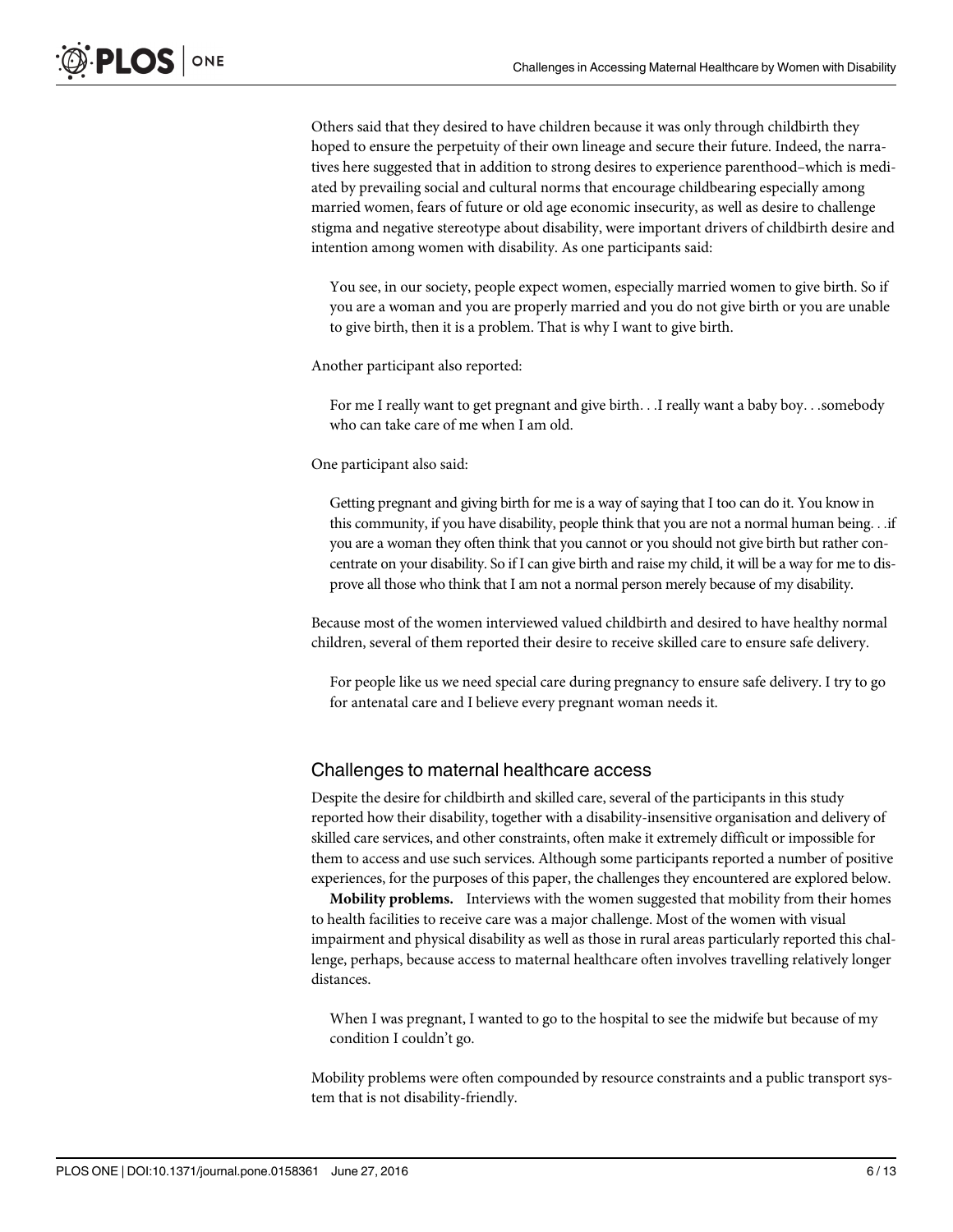I really want to go and check my pregnancy. My problem is how to move from here to the health center. I can't paddle my wheelchair to the health center because it is far. If I had enough money I will just hire a taxi to take me there...I can't also use the public bus because I can't get into the bus and even if I get somebody to help me into the bus where to put my wheelchair is a problem.

Although several women reported that cost of maternal healthcare was not a serious deterrence because of the free maternal healthcare policy, difficulties with mobility and the prohibitive cost involved in arranging appropriate transportation often prevented many women with disability from accessing skilled care.

Limited support. The mobility challenge that the women encounter is linked to another problem: limited support from family, community members and the health system. It was widely reported that family and community members tended to be less supportive once a woman with disability got pregnant. According to this account, such women who got pregnant were often chided or reminded of their disability and the need for them to focus on that rather than getting pregnant.

It is not that I don't want to go for antenatal. My problem is...you know... I can't move alone without support, and people are very reluctant to help me. They normally say if I knew I couldn't walk to the clinic then I shouldn't have gotten pregnant.

Lack of support was particularly pronounced for women with visual disabilities as such people often require the direct assistance of others to access needed healthcare. Similarly, most women with disabilities who were not married reported limited support from family and community members. Educated and married women with disability and those who had children however reported better support systems.

I delivered my first child at home because I didn't get good support from my family because my husband had travelled and my mother too was ill. But for this second one, I delivered in the hospital because my first child took care of me while I stayed in the hospital.

This notwithstanding, accounts from majority of the women interviewed suggested that negative beliefs and perceptions about disability and reproduction often combine to weaken the support given to women with disability during pregnancy and childbirth.

Communication problems. Most women who suffered speech and hearing impairments reported difficulties with communicating with healthcare providers.

Last time I went to the clinic to complain to the midwife about some pains I felt around my waist. But the midwife couldn't understand what I was talking about...she just gave me paracetamol and asked me to go home.

#### Another said:

It is frustrating to go to the clinic...nobody seems to understand me. When I go with my husband it is better because he understands me, and he then tells the nurses what I'm saying. But if I go alone, they don't understand me.

Most of the accounts women gave suggested that many maternal healthcare providers at health facilities could neither understand nor appropriately communicate in sign language. This was a disincentive for women with speech and hearing impairments to seek care at health facilities.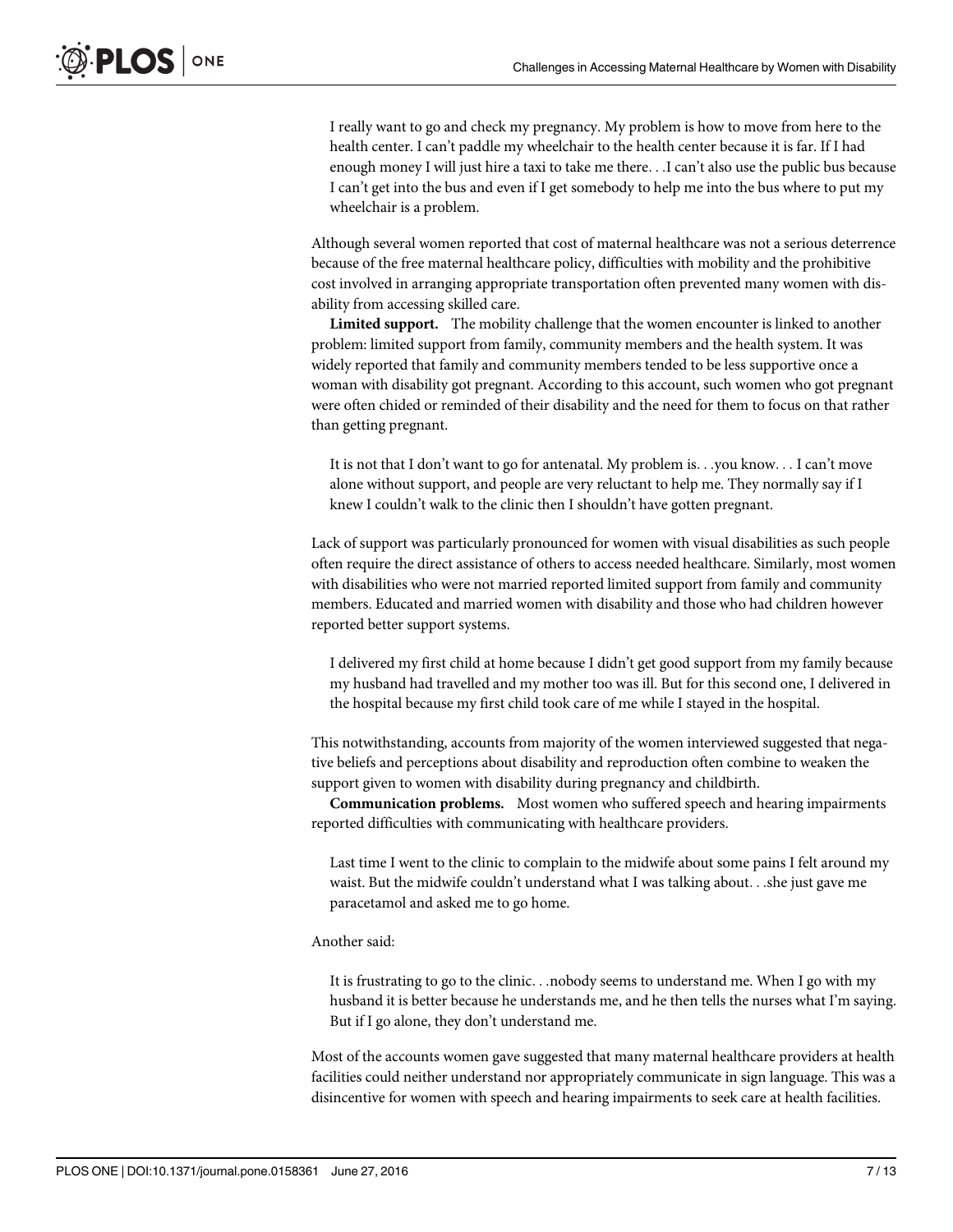Unfriendly healthcare infrastructure. One of the biggest challenges that women with physical disabilities and visual impairment face in accessing skilled care is the unfriendly nature of healthcare infrastructure.

If I go to the hospital now, how to get inside will be a problem. The entrance has a steep staircase that I can't climb with my wheelchair. Some of the offices too I can't enter with my wheelchair. It usually takes longer before the nurses will help you enter. The last time I went to check my pregnancy I waited for almost 30 minutes.

One visually impaired woman also reported:

As I can't see it is always difficult to find my way around, especially if my husband is not around to help me. The health people too, they won't help you...the last time I went I almost tripped off the stairs. So these are some of the problems I face.

Several women, particularly those suffering physical and visual impairments, reported that most healthcare facilities currently lack ramps, wheelchairs, disability-friendly delivery beds, appropriate separate toilets for disabled persons, and personnel to assist the women climb stairs, examination tables and delivery beds. These problems often combined to discourage some women from seeking skilled care.

Healthcare providers' insensitivity and lack of knowledge. All the women interviewed also reported healthcare providers' insensitivity to and lack of knowledge of their care needs as a major challenge to their desire to access and use skilled maternal healthcare services.

One time when I was pregnant I went to see the midwife. As soon as I got to the health center one of the nurses shouted to her colleagues 'come and see a pregnant cripple'. I felt really embarrassed. Since that day I have not been to the health centre.

One woman with physical impairment said:

I think most of the nurses just don't understand that as a disabled person, we have special needs. The other day I went to see the midwife. She just asked me to lie on the table...but the table was high. When I asked one of the nurses to help me she just started shouting at me...she said why couldn't I climb and lie down myself. She didn't seem to understand that I couldn't stand on my own. She even said if I knew I couldn't climb the table then I shouldn't have been pregnant. She also said it wasn't her job to be helping cripples lie down on tables. I really felt bad.

Some participants also reported that information and advice from healthcare providers were sometimes irrelevant or not applicable to disabled women.

Sometimes the nurses don't really think about my situation. When I was pregnant and went for checkup, the nurse said I should do exercise by walking every day. But look at me, I can't stand and walk. I can only move about in this wheelchair. So how do I benefit from this advice?

Several of the accounts here indicated that some healthcare providers were not only rude and insensitive but also they appeared ill-prepared to address the maternity needs of women with disability. Accordingly, most caregivers were not trained to understand disability and to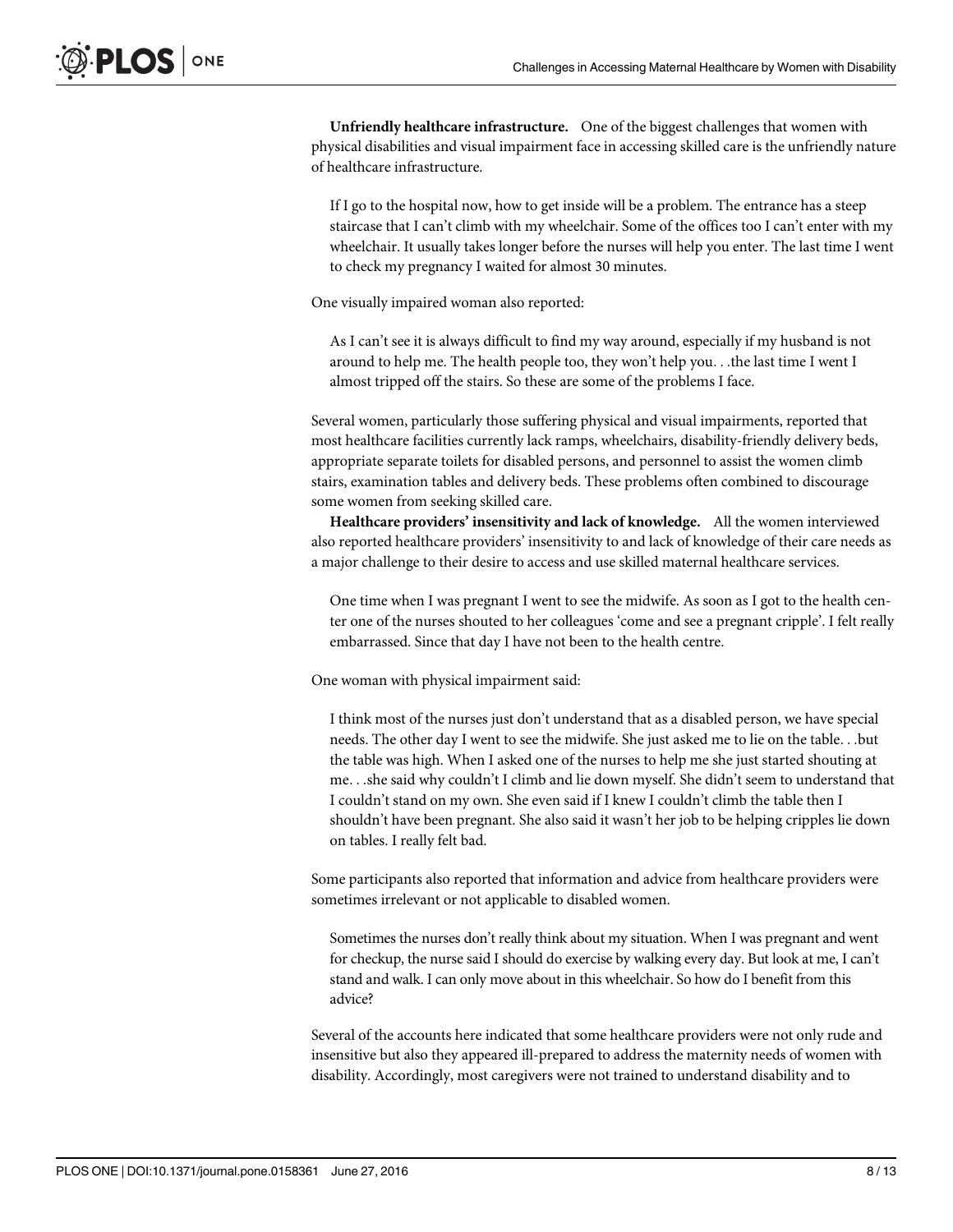<span id="page-8-0"></span>provide care to pregnant women with disability. Indeed, some participants reported that some caregivers were even nervous or uncomfortable examining them.

At times you can tell that the nurses don't want to help you...sometimes too they are just afraid of you like you're a lion waiting to eat them up. But it's not like that. I'm a human being with feelings and so when I go to see the nurse and they treat me like an animal, I won't go again.

# **Discussion**

# Summary of findings

The qualitative study reported in this paper is one of the first in Ghana to explore the challenges women with disability encounter in accessing and using institutional maternal healthcare services. Contrary to popular assumptions that these women are either 'asexual', 'passive receivers of help' or 'patients' not capable of marriage or giving birth, our findings suggest that they desire children, are sexually active, and a good number of them have been married. Findings also suggest that although women with disability do want to receive institutional maternal healthcare, they often encounter challenges related to mobility and the use of public transport services as well as access to health facilities. Healthcare providers' insensitivity and lack of knowledge about the maternity care needs of women with disability, and health information that lacks specificity in terms of addressing the unique maternity care needs of such women, also emerged as a key challenge to these women's access to maternal healthcare.

# Consistency with previous research

A number of our findings are consistent with previous research. For example, our findings in relation to sexual activity and desire for childbirth among women with disability are consistent with recent evidence that shows that rates of sexual activity and childbirth among women with disability are comparable to those of non-disabled women [[26](#page-12-0)]. Our findings in relation to negative perceptions of women with disability as well as physical inaccessibility of health facilities to women with disability also resonate with one recent study on disability culture in urban Accra [[12\]](#page-12-0) and another on the challenges of implementing the World Report on Disability in Ghana [\[13\]](#page-12-0). In addition, our findings on healthcare providers' insensitivity and lack of knowledge about the maternity care needs of women with disability, and health information that lacks specificity in terms of addressing the unique maternity care needs of disabled women, are similar to findings from previous studies on the healthcare access and support for women with disability [[7,](#page-11-0) [9,](#page-11-0)[11,](#page-12-0) [27\]](#page-12-0). Indeed, the maternal healthcare needs of women with disability, and the difficulties that these women encounter when accessing institutional maternal healthcare services in Ghana as documented in our qualitative study, are similar to the experiences of women with disability across the world  $[5, 7-9, 27, 28, 29]$  $[5, 7-9, 27, 28, 29]$  $[5, 7-9, 27, 28, 29]$  $[5, 7-9, 27, 28, 29]$  $[5, 7-9, 27, 28, 29]$  $[5, 7-9, 27, 28, 29]$  $[5, 7-9, 27, 28, 29]$  $[5, 7-9, 27, 28, 29]$  $[5, 7-9, 27, 28, 29]$  $[5, 7-9, 27, 28, 29]$  $[5, 7-9, 27, 28, 29]$  $[5, 7-9, 27, 28, 29]$  $[5, 7-9, 27, 28, 29]$ .

# Explanations for findings and implications

The findings from this study have implications that should not be ignored. Results from the study showed that women with disability are as much sexually active and desire children as their counterparts without disability. In addition to perceptions that pregnancy and childbirth contributed to their self-actualisation, desires to challenge stigma and negative stereotype about disability, and fears of future or old age economic insecurity, were important drivers of childbirth desire and intention among women with disability. The finding that many women with disability desire children, are sexually active, and a good number of them have been married,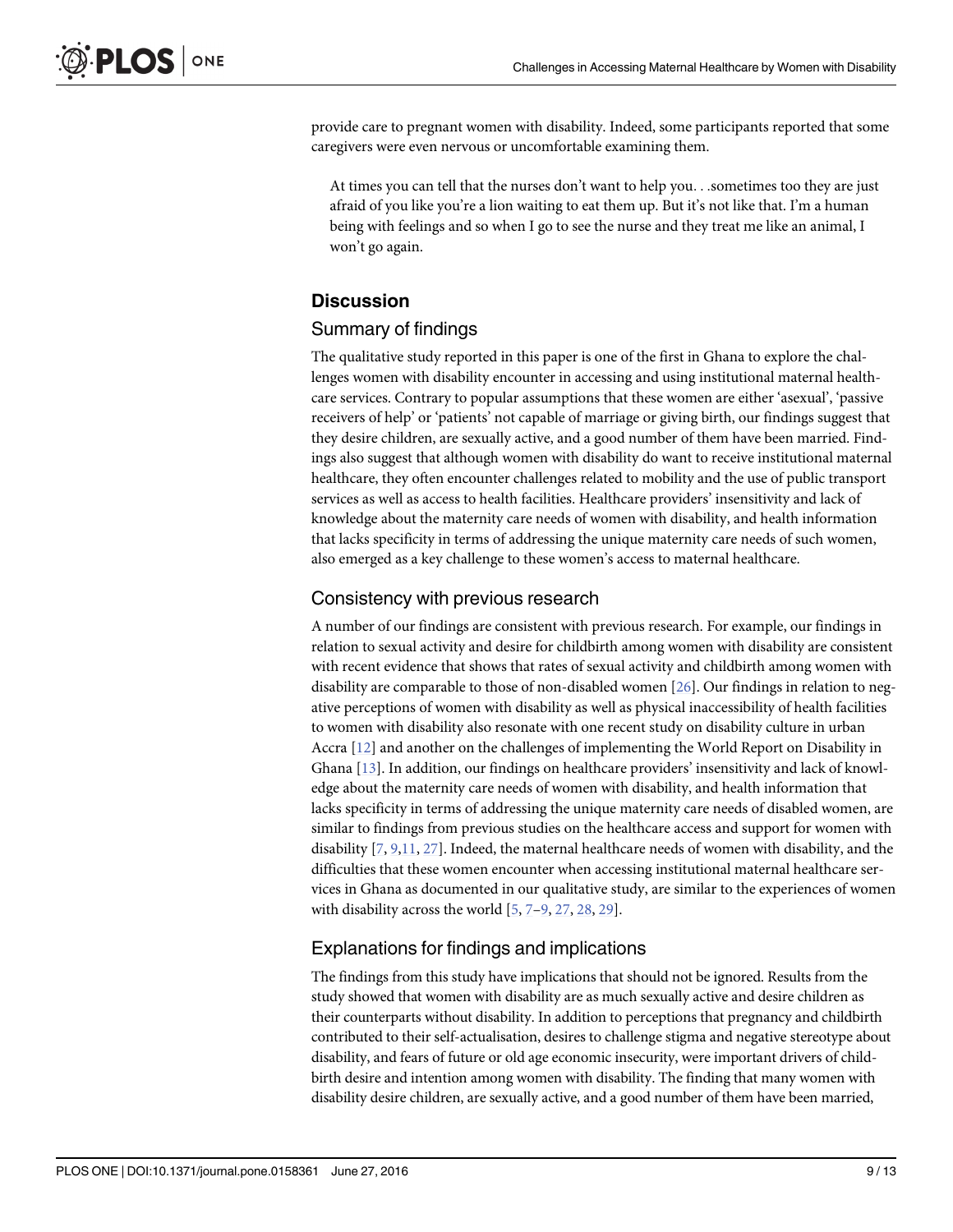<span id="page-9-0"></span>PLOS ONE

suggests the need to focus attention on the unique sexual and reproductive healthcare needs and challenges of women with disability in Ghana. In addition to targeting women with disability with modern sexual and reproductive health services such as modern contraception and family planning services, our findings suggest the need to challenge popular but misguided assumptions that such women are either 'asexual', 'passive receivers of help' or 'patients' not capable of marriage or giving birth. This is all the more so because such assumptions have the potential not only to perpetuate stigma against women with disability who are sexually active and desire children, but also to lead to reduced social support and neglect of the maternal and reproductive healthcare needs and challenges of women with disabilities as illustrated in the accounts of a number participants in this study. Rather than implementing community-based rehabilitation programmes, Ghana should start by attempting to adjust these negative perceptions while at the same time creating a physical environment that empowers and enables persons with disabilities to more easily fulfill their social roles [\[13\]](#page-12-0). We believe community-based public education on issues of disability as well as the mainstreaming of disability issues into social development and health policies and programmes could help alter some of these misguided assumptions.

The inaccessibility of transport services and healthcare facilities to women with disability is one important challenge participants in this study reported. This inaccessibility is clearly in discord with Ghana's Disability Act, which calls for access to public places and services for persons with disability as well as integration of their needs into the design, construction and operation of transport network. Such women's inaccessibility to healthcare facilities constitutes a form of social exclusion and indeed a violation of their right to appropriate and quality healthcare as lucidly illustrated by some previous research in Ghana [[6](#page-11-0), [30](#page-12-0)]. This could potentially undermine Ghana's effort to increase access to healthcare for all through the reduction of physical distance. This suggests the need for existing and future designs of transport facilities, maternity wards and health facilities in general to be made more disability-friendly. For instance, disability-friendly facilities like ramps, wheelchairs, adjustable beds, and specialised sanitary facilities could be provided on public transportation facilities and in health facilities. As mobility is a major access barrier for most of the participants in this study, we also recommend that the Ministry of health and Ghana health service take steps to provide free or subsidised ambulatory or transportation services for women with disability who need or desire to access and use skilled maternal healthcare services at health facilities. This recommendation is indeed similar to that of one recent study, which suggested that the Ghana Health Service should provide a system of mobile health vans to ensure those in rural areas access health care [\[30](#page-12-0)]. In addition, incentive schemes could also be instituted for family members or persons who assist women with disability to access skilled care. Such a scheme would be particularly important for women with visual, speech and hearing impairments who often require the direct support of other individuals to effectively access and use skilled maternal and reproductive healthcare services. This could take the form of material incentives such as cash reward or formal national/regional or district level recognition by the state or Ghana health service.

Negative attitudes and practices of healthcare providers toward women with disability is one of the central challenges reported in this paper. Although some of these negative attitudes and practices such as disrespectful care may apply to the general population as shown by some recent studies in Ghana  $[31, 32]$  $[31, 32]$  $[31, 32]$  $[31, 32]$ , the evidence from this study suggests that they are often conditioned or exacerbated by the disability status of these women, which makes it difficult for them to travel to access care, as well as gain access to rather unfriendly physical healthcare infrastructure. These negative attitudes and practices could be due to lack of health-worker training on issues of disability, erroneous assumptions about the asexuality of women with disability, and misguided assumptions about what such women can or should do. In this regard, there might be the need to fully implement provisions in Ghana's Disability Act, which enjoins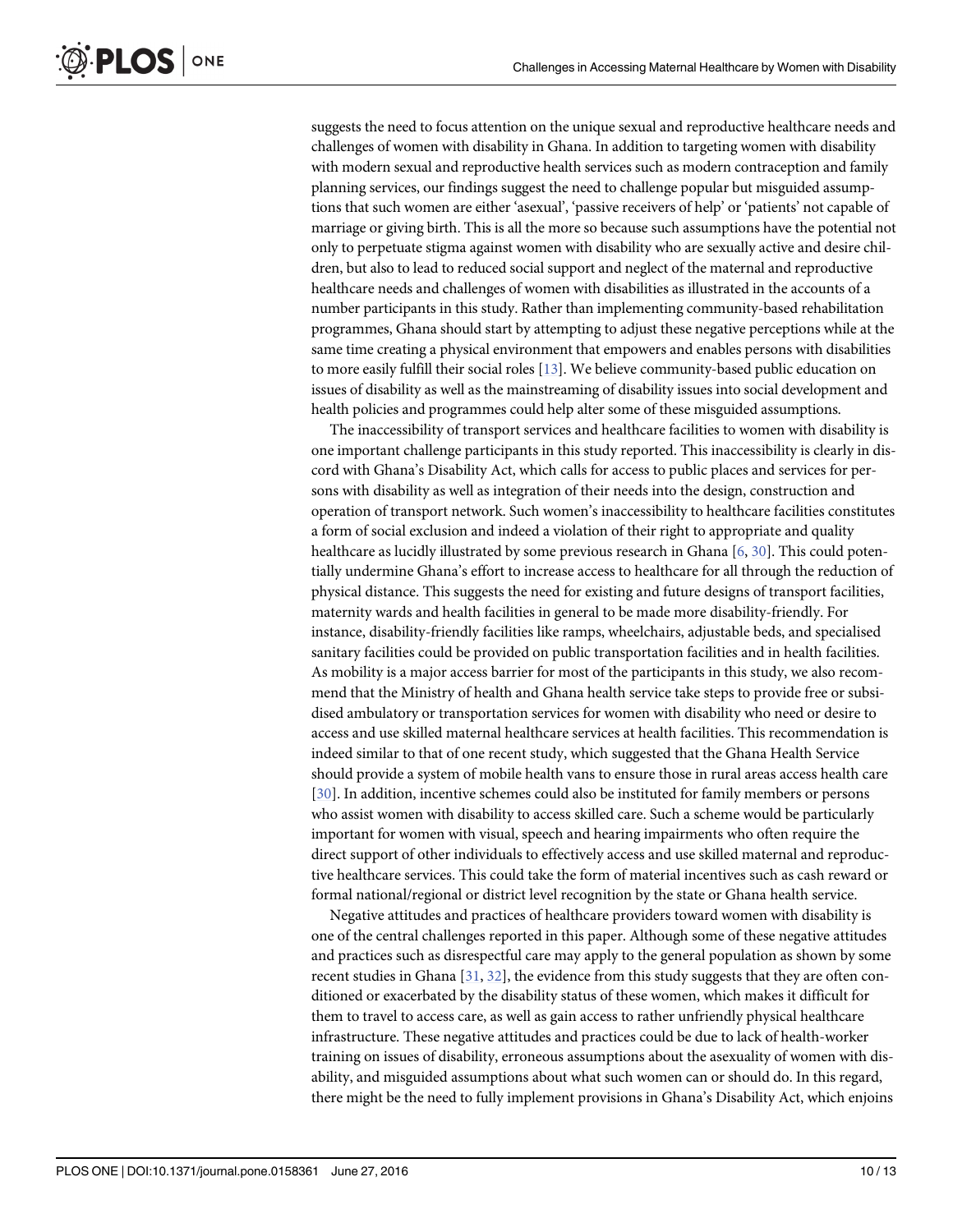Ghana's Ministry of Health to include the study of disability and related issues in the curricula of training institutions for health professionals to develop appropriate human resources to provide general and specialised rehabilitation services. In particular, both pre-service and in-service training of health workers must emphasise the principles of patient and family-centred care, as well as customer care communication, especially communication skills in sign language. As some previous studies in Ghana have shown, a focus on training of health personnel on 'public relations' could build trust and restore confidence in the healthcare system [[31](#page-12-0), [32](#page-12-0)]. Therefore, and as recommended by one recent study, Ghana's Ministry of Health should ensure that at every district, regional and training hospital there are health professionals that have received detailed training on working with persons with disabilities [\[30\]](#page-12-0). Training and education alone might not be enough to address negative attitudes of caregivers. Therefore, effective and supportive leadership, which shows the way forward in terms of decent behaviour towards women with disability, might be required. For this to become a reality, the 'Code of Patients Rights' developed by the Ghana Health Service, must be fully and effectively implemented, so that caregivers whose practices promote access to care for women with disability are rewarded, while those who contravene good clinical practice and ethical standard of care, thereby obstructing women's healthcare seeking, are penalised. This should not be limited to care for women with disability alone; it should be applied both in contexts of care for non-disabled women seeking skilled maternal healthcare services in health facilities and in general healthcare delivery to the entire population as suggested by Ganle and Colleagues [[32](#page-12-0)].

#### Strengths and limitations

Together, findings from this study add to a small but growing body of empirical research evidence in low-income settings that highlight the unique maternity care needs of women with disability and the challenges they encounter in accessing and using maternal health services [[5,](#page-11-0) [7,](#page-11-0) [9,](#page-11-0) [21,](#page-12-0) [27](#page-12-0)–[29\]](#page-12-0). In particular, the qualitative research approach used to document women's experiences and narrative accounts helped offer pioneering contribution to understanding of the challenges women with disability face in accessing and using maternal healthcare in Ghana, and as well provide opportunity for the healthcare system to take the necessary remedial actions to redress the situation. More importantly, the results provide useful pointers for disability-related organisations and healthcare providers in and outside Ghana to participate in providing technical expertise in the delivery of acceptable healthcare to women with disabilities.

The findings in this study should however be interpreted against a number of limitations. The research was conducted with only 72 women with disability in only two districts. The limitation of applying the findings in other parts of Ghana is therefore acknowledged. Also, the presence of family and friends at interviews with women with speech and hearing impairments could have affected their responses. In addition, our study did not explore the perspective of other stakeholders like healthcare providers. Future research designs could include the perspectives of healthcare providers. Finally, much of the data was self-reported, and collecting data through recall of reproductive history generates information that is liable to recall bias [[23](#page-12-0)]. Moreover, we acknowledge that some meaning may have been lost in the translation of non-English interviews. These limitations notwithstanding, important lessons can be drawn from the findings from this study to inform policies that promote disabled women's access to and use of skilled maternity care services in other parts of the country and beyond.

# **Conclusions**

Our study suggests that maternal healthcare services designed to meet the needs of women without disability might lack the flexibility and responsiveness to meet the unique maternity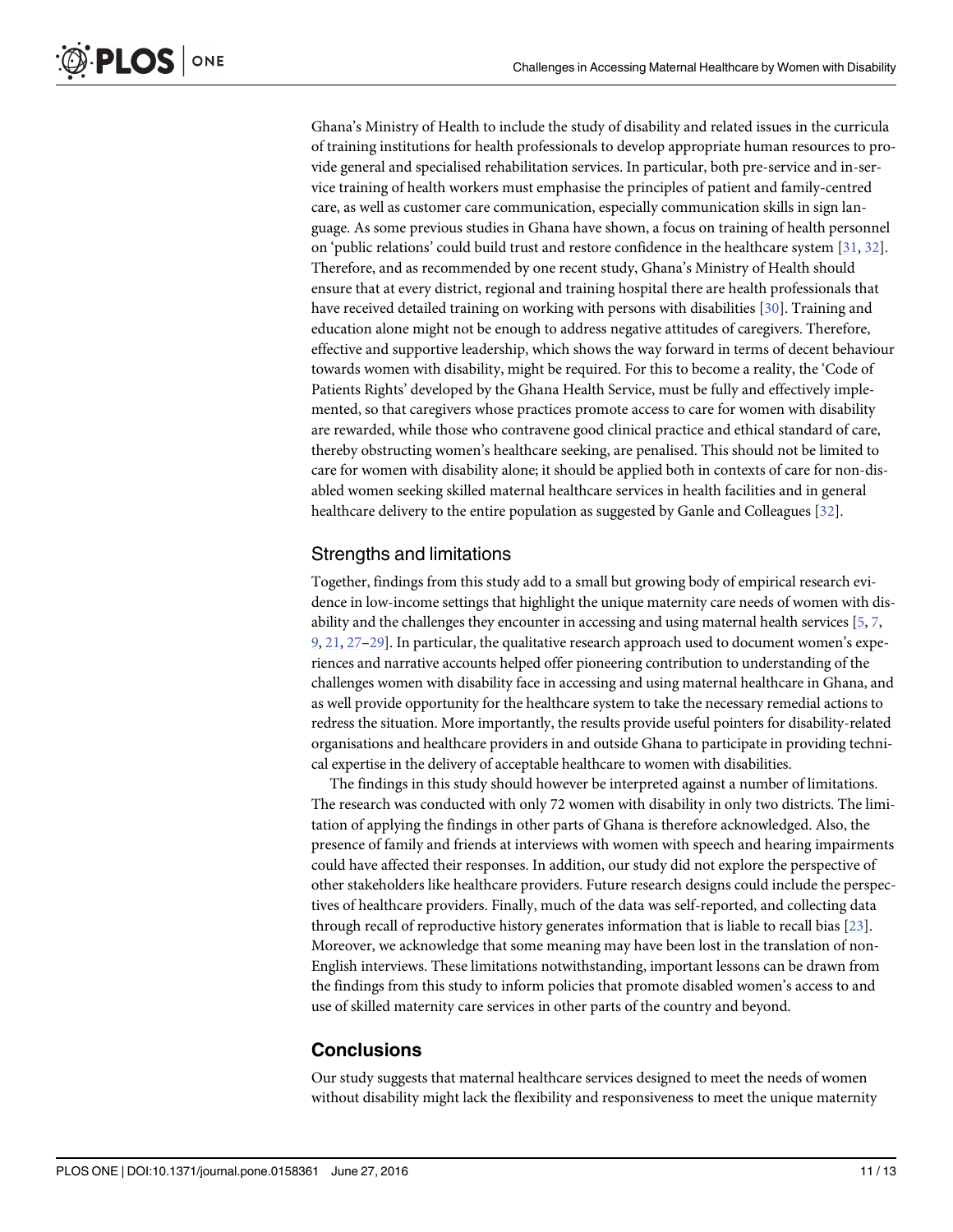<span id="page-11-0"></span>care needs of women with disabilities. If Ghana is to fulfill its international obligations on the right to health for all, as well as attain the maternal health-related Millennium Development Goals, resources must be proactively allocated to support the most vulnerable and underserved segments of the population, including women with disability. Recommendations for change include disability-related cultural competence training for healthcare providers, making healthcare facilities more disability-friendly as well as an emphasis on patient-centred care and behaviour change strategies for healthcare providers and the general public. Interventions related to provision of free or subsidised disability-friendly transport services to address mobility challenges as well as incentive schemes to boost social support for women with disability who need or desire to access and use skilled maternal healthcare services at health facilities, would also be critical. In addition, expedited/fast track/priority service could be provided to women with disability. Also, home visits after first registration or mobile phone follow-ups by healthcare providers could help address challenges related to mobility.

# Acknowledgments

Funding was by a Wellcome Trust Doctoral Studentship as part of a Wellcome Trust Enhancement Award (Number 087285) to the Ethox Centre, Nuffield Department of Population Health, University of Oxford. However, the funder played no role in the design, data collection, analysis, interpretation of data, writing of the manuscript, and the decision to submit the manuscript for publication.

# Author Contributions

Conceived and designed the experiments: JKG EO. Performed the experiments: JKG BO. Analyzed the data: JKG EO BO AKE AA RA. Contributed reagents/materials/analysis tools: JKG EO BO AKE AA RA. Wrote the paper: JKG EO BO AKE AA RA.

# References

- [1.](#page-1-0) World Health Organization and World Bank. 2011. World Report on Disability. Geneva: World Health Organization.
- [2.](#page-1-0) United Nations. 2006. Convention on the Rights of Persons with Disabilities and Optional Protocol. Nairobi, Kenya: United Nations.
- [3.](#page-1-0) Hosseinpoor AR, Williams JAS, & Gautam J. 2013. Socioeconomic inequality in disability among adults: a multicountry study using the world health survey. American Journal of Public Health, 103: 1273–1286.
- [4.](#page-1-0) Mitra S, Posarac A, & Vick B. 2013. Disability and poverty in developing countries: a multidimensional study. World Development, 41: 1–13.
- [5.](#page-1-0) Morrison J, Basnet M, Budhathoki B, Adhikari D, Tumbahangphe K, Manandhar D et al. 2014. Disabled women's maternal and newborn health care in Nepal: A qualitative study. Midwifery, 30(2014): 1132– 1139.
- [6.](#page-1-0) Mprah KW, Anafi P, and Sekyere OF. 2014. Does disability matter? Disability in sexual and reproductive health policies and research in Ghana. International Quarterly of Community Health Education, 35 (1): 21–35. doi: [10.2190/IQ.35.1.c](http://dx.doi.org/10.2190/IQ.35.1.c) PMID: [25416430](http://www.ncbi.nlm.nih.gov/pubmed/25416430)
- [7.](#page-1-0) Ahumuza SA, Matovu KBJ, Ddamulira JB, & Muhanguzi KF. 2014. Challenges in accessing sexual and reproductive health services by people with physical disabilities in Kampala, Uganda. Reproductive Health, 11:59. doi: [10.1186/1742-4755-11-59](http://dx.doi.org/10.1186/1742-4755-11-59) PMID: [25086444](http://www.ncbi.nlm.nih.gov/pubmed/25086444)
- [8.](#page-1-0) Nosek MA, Young MA, Rintala DH, Howland CA, Foley C & Bennett J. 1995. Barriers to reproductive health maintenance among women with physical disabilities. Journal of Women's Health, 4(5): 505-518.
- [9.](#page-8-0) Trani J, Browne J, Kett M, Bah O, Morlai T, Bailey N et al. 2011. Access to health care, reproductive health and disability: a large-scale survey in Sierra Leone. Social Science & Medicine. 73(2011): 1477–1489.